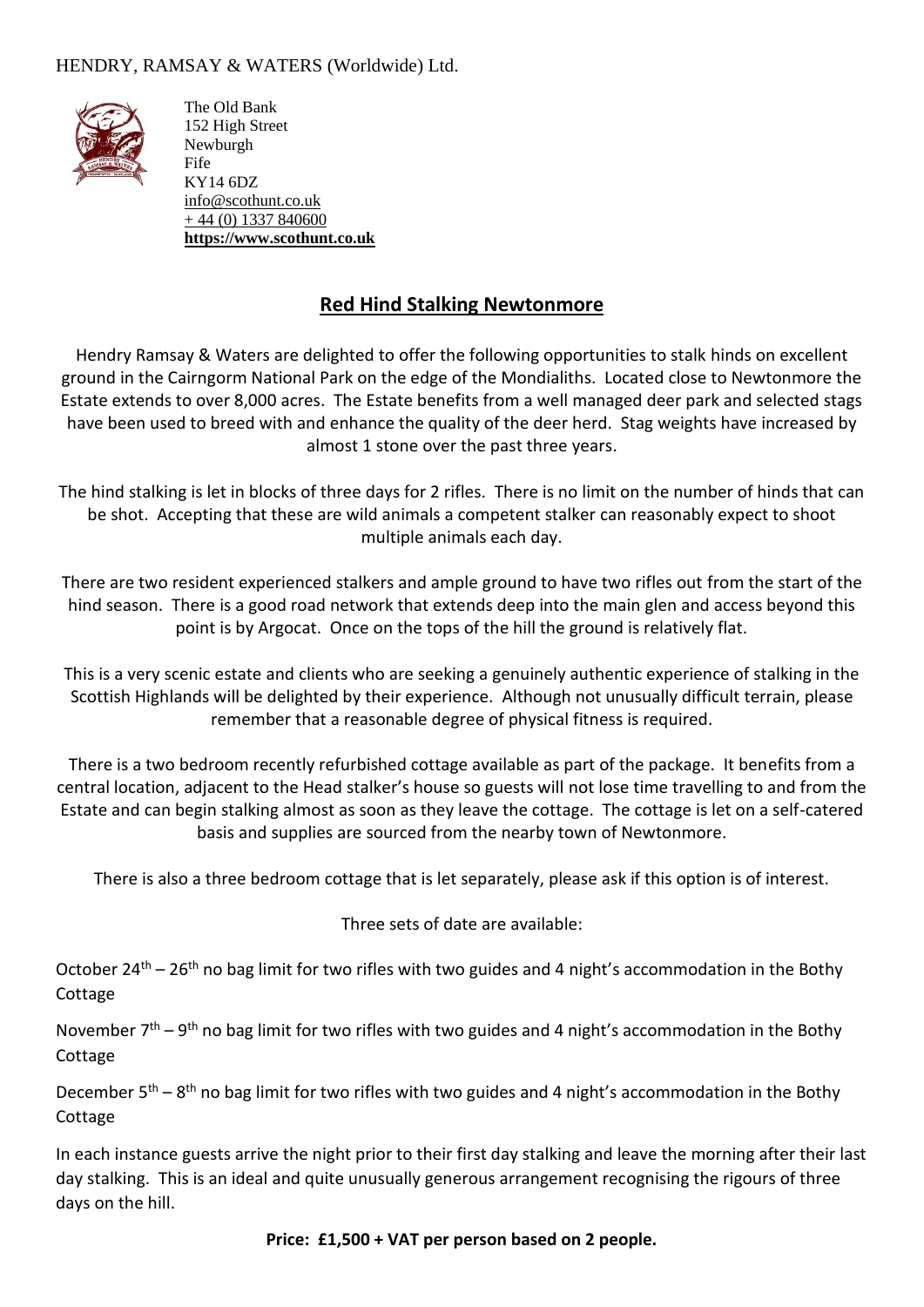#### HENDRY, RAMSAY & WATERS (Worldwide) Ltd.



The Old Bank 152 High Street Newburgh Fife KY14 6DZ [info@scothunt.co.uk](mailto:info@scothunt.co.uk)  $+ 44 (0) 1337 840600$  $+ 44 (0) 1337 840600$ **[https://www.scothunt.co.uk](https://www.scothunt.co.uk/)**



# **Rifles**

You are welcome to bring your own rifle of a suitable calibre. We ask you double check it is in working order and zero before your trip. We can organise the necessary permits for visitors travelling from outwith the UK.

Rifle hire is also available should you prefer.